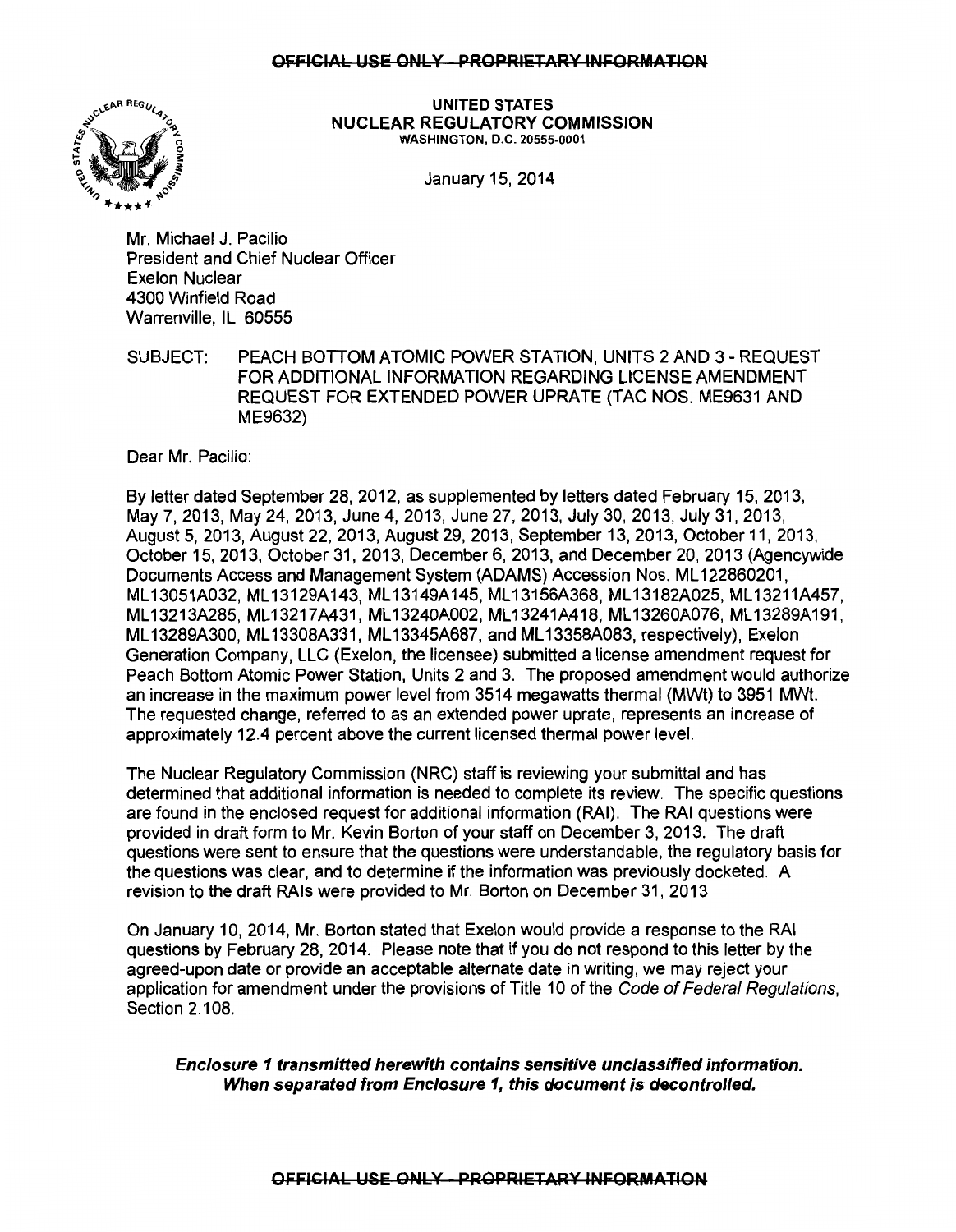- 2-

The NRC staff has determined that Enclosure 1 contains proprietary information pursuant to 10 CFR 2.390. Accordingly, the staff has prepared a redacted, publicly available, nonproprietary version (i.e., Enclosure 2).

If you have any questions, please contact me at (301) 415-1420.

Sincerely,

Richard B. Ennis, Senior Project Manager Plant Licensing Branch 1-2 Division of Operating Reactor Licensing Office of Nuclear Reactor Regulation

Docket Nos. 50-277 and 50-278

Enclosures:

- 1. Request for Additional Information (non-publicly available)
- 2. Request for Additional Information (publicly available)

cc w/encl 2: Distribution via Listserv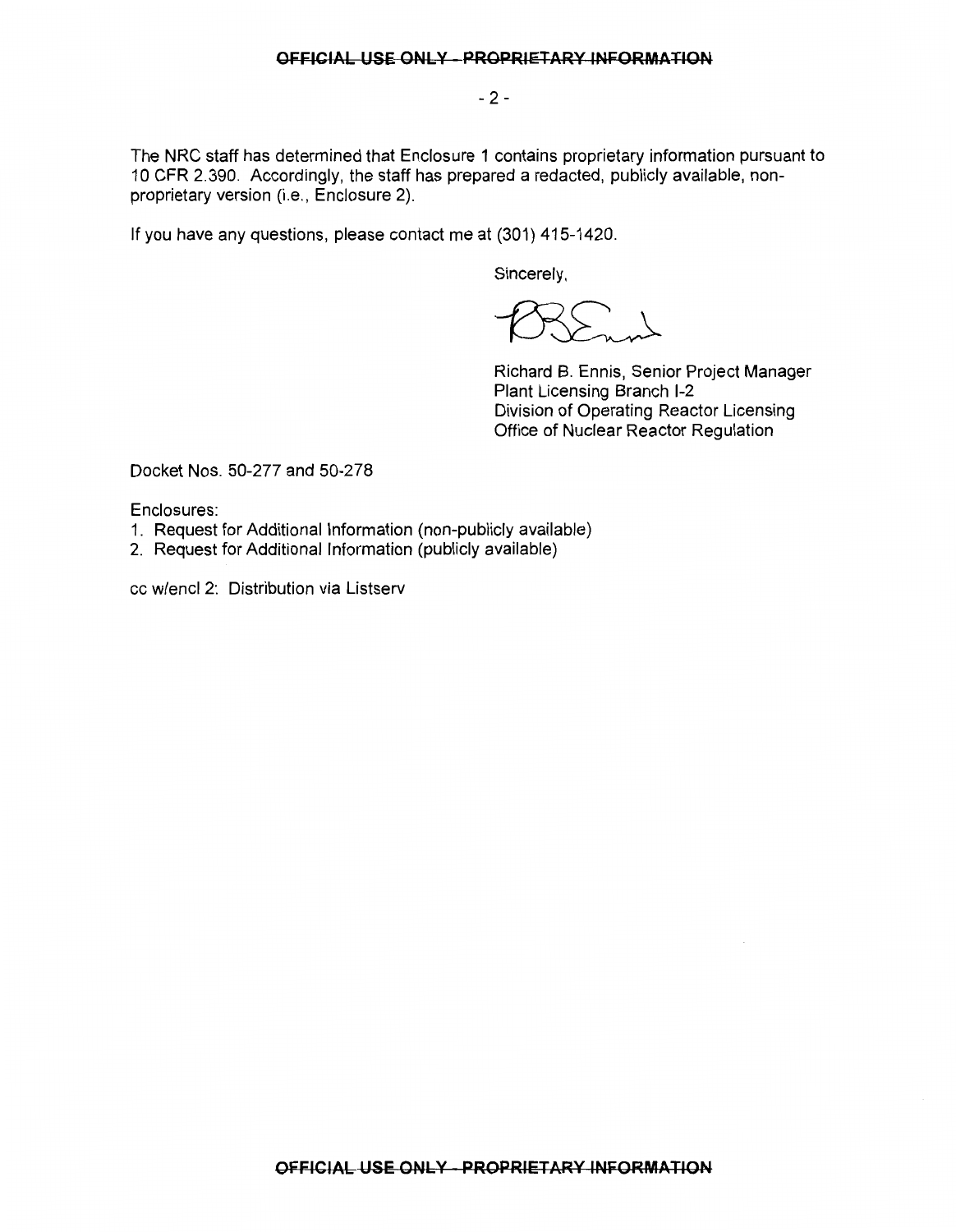# REQUEST FOR ADDITIONAL INFORMATION

# REGARDING PROPOSED LICENSE AMENDMENT

# EXTENDED POWER UPRATE

# EXELON GENERATION COMPANY, LLC

# PEACH BOTTOM ATOMIC POWER STATION, UNITS 2 AND 3

# DOCKET NOS. 50-277 AND 50-278

Proprietary information pursuant to Title 10 of the Code of Federal Regulations (10 CFR) Section 2.390 has been redacted from this document. Redacted information is identified by blank space enclosed within double brackets as shown here [[ ]].

Enclosure 2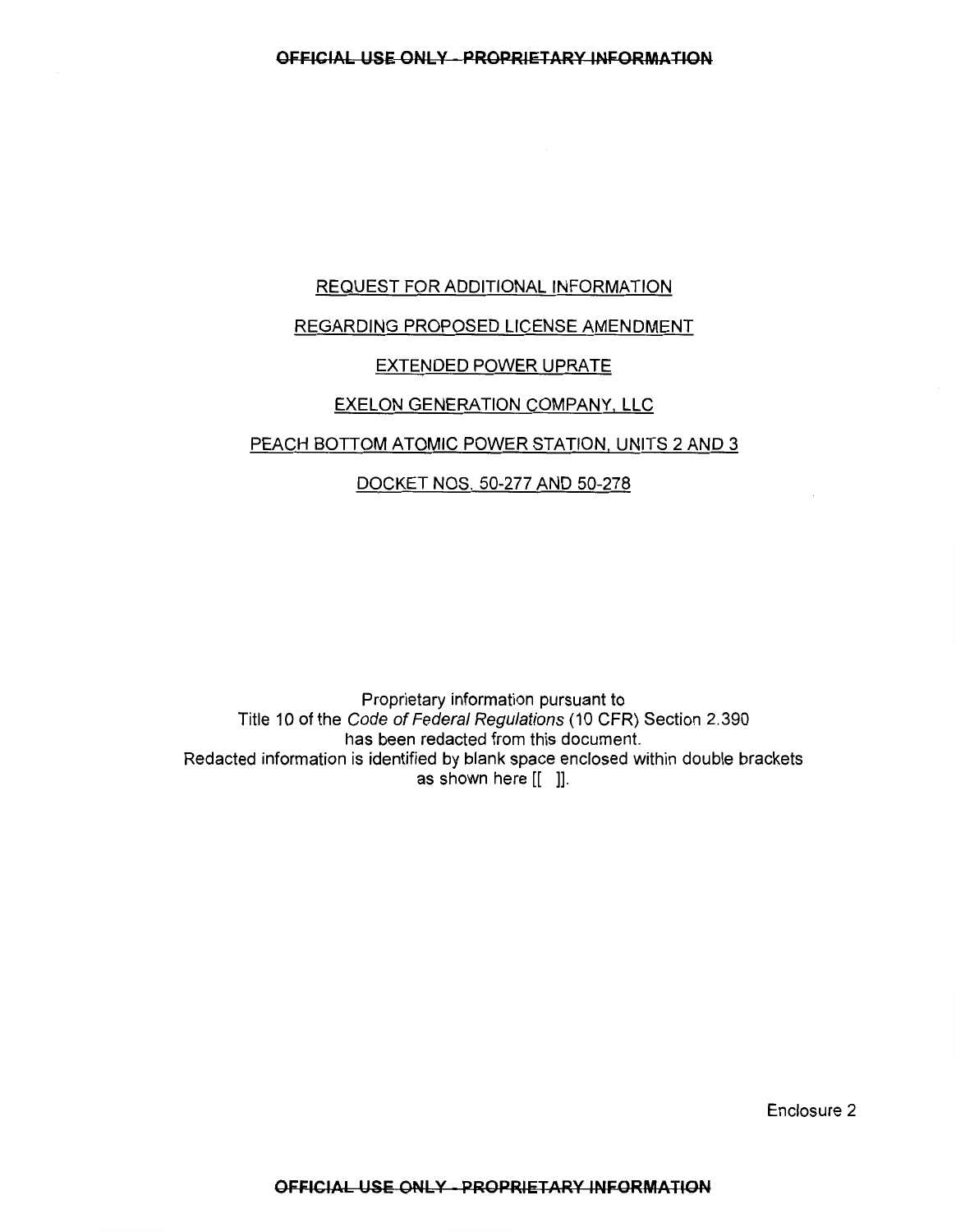## REQUEST FOR ADDITIONAL INFORMATION

## REGARDING PROPOSED LICENSE AMENDMENT

## EXTENDED POWER UPRATE

#### EXELON GENERATION COMPANY, LLC

#### PEACH BOTTOM ATOMIC POWER STATION, UNITS 2 AND 3

## DOCKET NOS. 50-277 AND 50-278

By letter dated September 28, 2012, as supplemented by letters dated February 15, 2013, May 7, 2013, May 24, 2013, June 4, 2013, June 27, 2013, July 30, 2013, July 31, 2013, August 5, 2013, August 22, 2013, August 29, 2013, September 13, 2013, October 11, 2013, October 15, 2013, October 31, 2013, December 6, 2013, and December 20, 2013 (Agencywide Documents Access and Management System (ADAMS) Accession Nos. ML 122860201, ML 13051A032, ML 13129A143, ML 13149A145, ML 13156A368, ML 13182A025, ML 13211A457, ML13213A285, ML13217A431, ML13240A002, ML13241A418, ML13260A076, ML13289A191, ML 13289A300, ML 13308A331, ML 13345A687, and ML 13358A083, respectively), Exelon Generation Company, LLC (Exelon, the licensee) submitted a license amendment request for Peach Bottom Atomic Power Station (PBAPS), Units 2 and 3. The proposed amendment would authorize an increase in the maximum power level from 3514 megawatts thermal (MWt) to 3951 MWt. The requested change, referred to as an extended power uprate (EPU), represents an increase of approximately 12.4 percent above the current licensed thermal power level  $(CLTP)$ .

The Nuclear Regulatory Commission (NRC) staff is reviewing your submittal and has determined that additional information is needed to complete its review. The specific request for additional information (RAJ) is addressed below.

#### Mechanical and Civil Engineering Branch (EMCB) Reviewer: Chakrapani Basavaraju EMCB-SD-RAI-16

A Westinghouse octagonal shaped three ring vane bank replacement steam dryer (RSD) was recently installed at the Monticello Nuclear Generating Plant (Monticello) to support an EPU. Several boiling-water reactors (BWRs) in Europe have also installed this Westinghouse steam dryer. Exelon plans to install the same type RSD at the PBAPS to support the proposed EPU, and is using the Monticello data as a benchmark for their dryer analysis procedure. The NRC staff has noted that the azimuthal orientation of the PBAPS RSD (Figure 2-1 of Reference 1) is [[ ]] relative to the orientation of the Monticello RSD. [[

]] Please provide the following: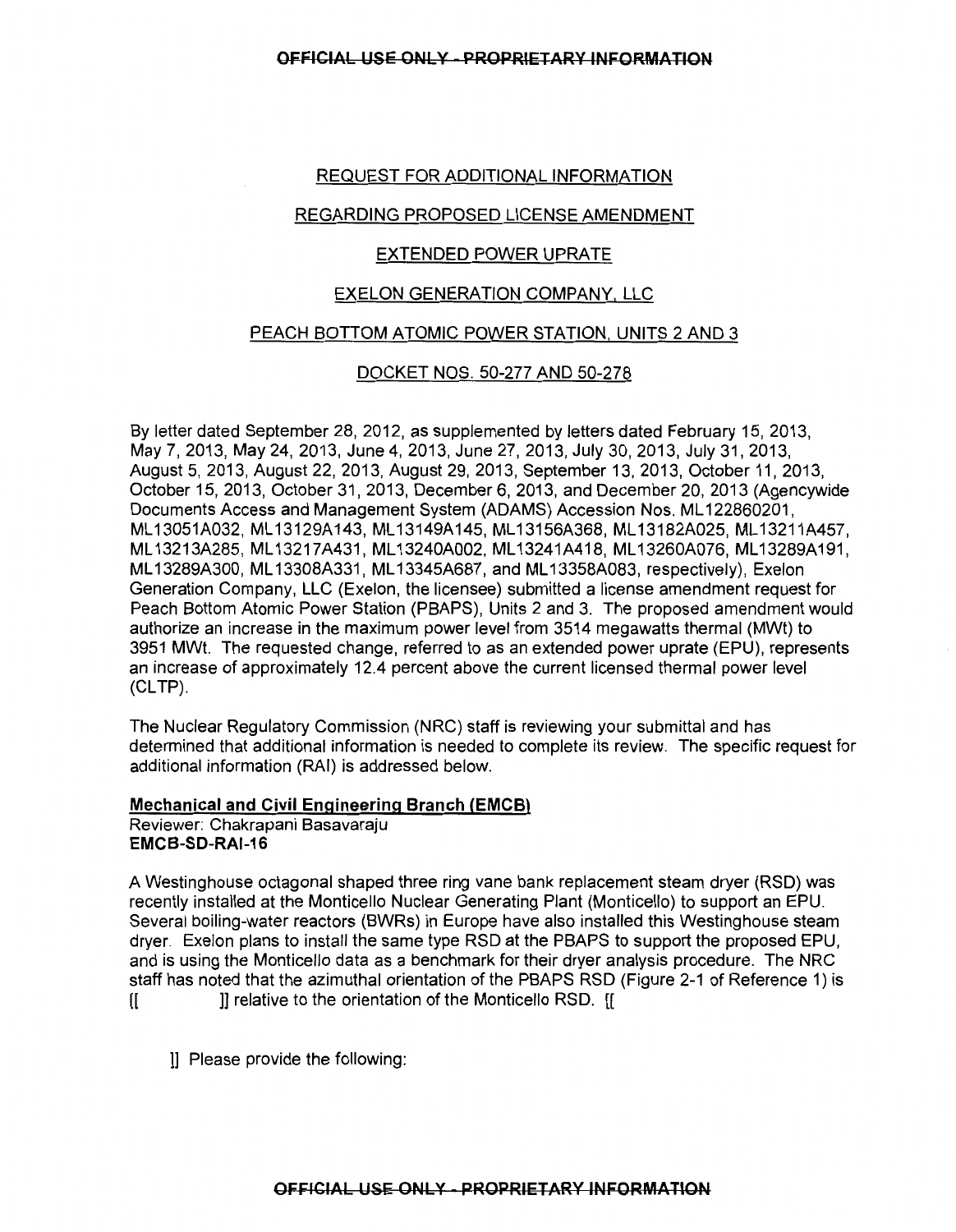$-2-$ 

a) Explain why the PBAPS RSD is oriented [[

compared to the Monticello RSD.

 $\mathbf{ll}$ 

- b) Provide any known operating experience data regarding the BWRs in Europe with Westinghouse steam dryers that are oriented similar to the PBAPS RSDs.
- c) Since the PBAPS RSD and Monticello dryer orientations are different, the associated steam flow velocities, vorticities, and turbulence within the vessels and the dipole sources at the main steam line (MSL) entrances may be different. Therefore, the dipole sources developed based on the Monticello RSD benchmark data may not be applicable for the analysis of the PBAPS RSD design. Provide any fluid dynamic information related to the MSL inlet flow, vorticity, and resulting dipole sources for the PBAPS RSD orientation as compared to the benchmark Monticello orientation. Explain what steps will be taken to ensure that the dipole strengths used for the PBAPS RSD evaluations are conservative.
- d) Please provide a quantitative analysis of the impact of the pressure loads on the outer hoods of the PBAPS RSD for the following two orientations: (1) Monticello RSD orientation; and (2) proposed PBAPS RSD orientation [[

# **EMCB-SD-RAI-17**

In Reference 2, the pressure spectra recorded during the scale model tests (SMTs) show [[ ]] at the safety relief valve (SRV) resonance frequencies. Since the transient conditions [[  $\qquad \qquad$  ]] used in the SMTs may affect the bump-up factor results, please provide the following:

a) Perform a sensitivity analysis, using the test samples [[

]] Provide the results of this analysis including any impacts on resonance amplitude and bump-up factors.

b) This RAI question has been deleted.

## **EMCB-SD-RAI-18**

This RAI question has been deleted.

#### **EMCB-SD-RAI-19**

Reference 2 notes that one of the blind-flanged standpipes on the dead-ended leg of MSL C will be replaced with a Dresser SRV. Please provide the standpipe dimensions for the new Dresser SRV in comparison to the existing SRV standpipes.

## **EMCB-SD-RAI-20**

This RAI question has been deleted.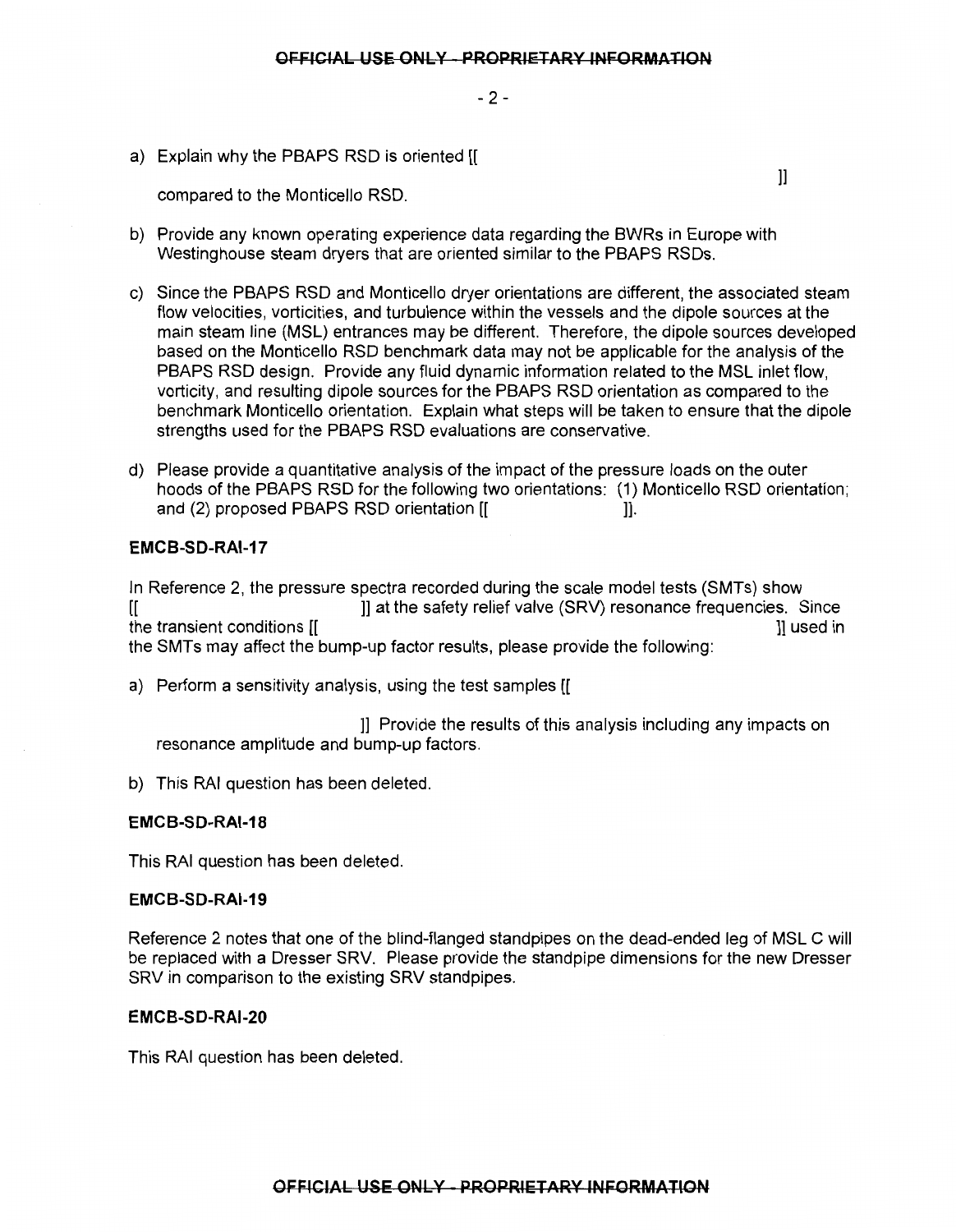- 3-

# EMCB-SD-RAI-21

In Section 5.3 of Reference 3, it appears that some peaks other than those caused by the

 $\mathfrak{g}$ ]] were filtered. Please provide information about any peaks, other than those due to [[ ]], which have been filtered from the

signals of the MSL strain gages.

# EMCB-SD-RAI-22

Figures 3-2 to 3-5 of Reference 1 show [[

]] Please provide the following:

- a) The averaging of pressure spectra over large dryer areas (e.g., quadrants) does not provide an accurate description of the load distribution on the dryer. Explain whether these pressure spectra are averaged over the respective quadrants or they represent local spectra at selected points on the quadrants.
- b) Explain the nature of the [[  $\qquad \qquad$  ]] which appears in the estimated EPU load on the RSD for PBAPS Unit 3.

# EMCB-SD-RAI 23

Explain how the acoustic pressure field in the [[

]], as presented in Reference 1, is mapped to the curved continuous structural surfaces of the PBAPS RSD structural finite element model mesh. Discuss any bias errors associated with this mapping and how are they accounted for in the dryer stress analyses.

# EMCB-SD-RAI-24

The dryer skirt is partially submerged in boiling or saturated water, which imparts random fluctuating pressure pulsations to the bottom of the structure. These loads were not accounted for in the Acoustic Circuit Model (ACM), or in the Quad Cities Unit 2 based bias errors and uncertainties. Please provide details on how you will account for the effects of these loads in: (a) the dryer stress analysis prior to EPU approval; and (b) the instrumented dryer test plan.

## EMCB-SD-RAI-25

The NRC staff experience indicates that minor changes in vessel conditions (static pressure, core flow, and MSL inlet flow rates) can lead to modest (>10%) changes in dryer alternating stresses. Please provide the allowable range of operating conditions at EPU power for the remaining life of the PBAPS Units 2 and 3 (including the historical plant data at CLTP, the methodology for determining the worst-case alternating stresses for all dryer regions over these operating conditions, and the effects of these operating conditions on the remaining fatigue life).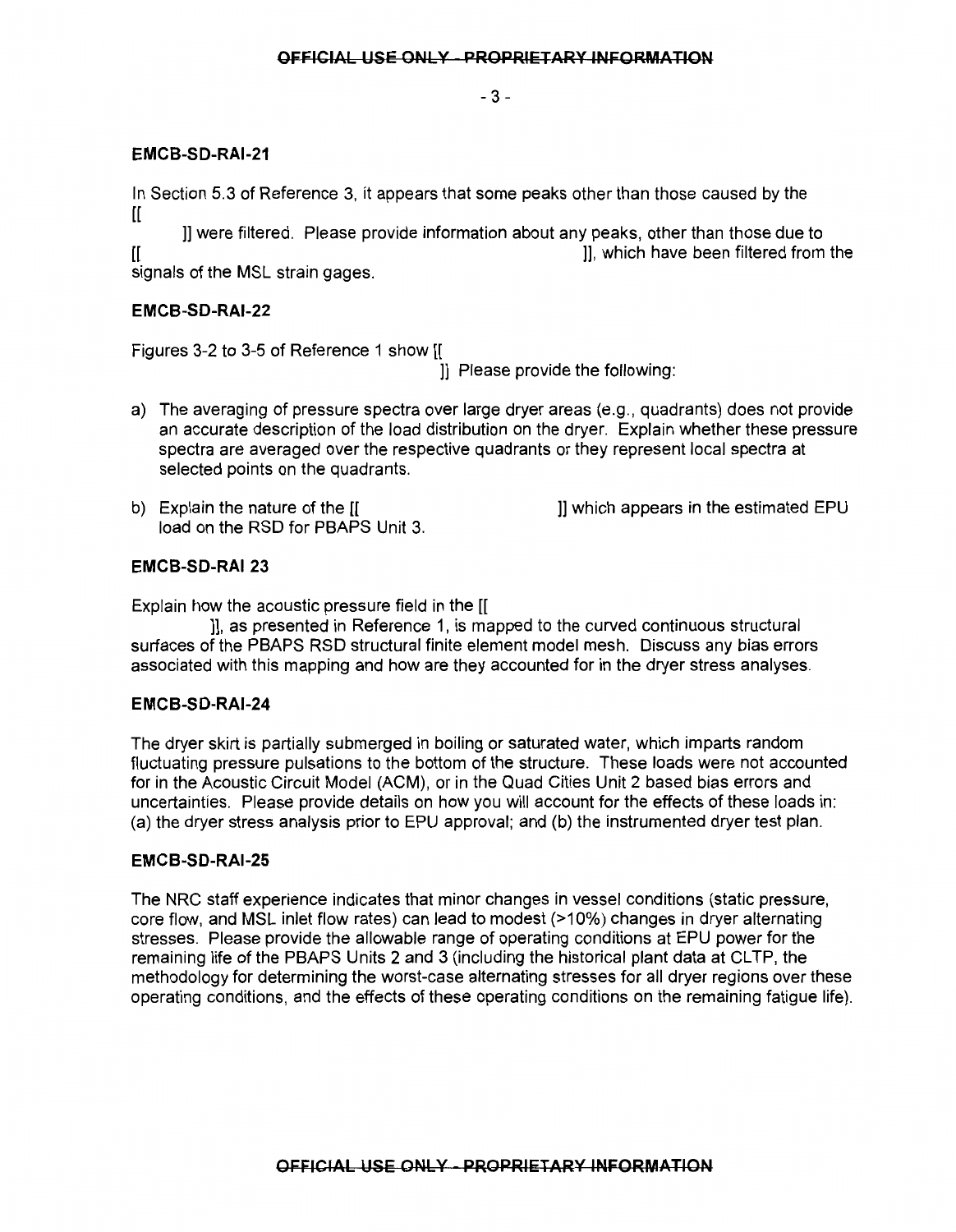-4-

# **EMCB-SD-RAI-26**

Tables 5-3 and 5-4 of Reference 3 show [[

]] However, Table 5-5 of Reference 3 shows[[ )]

whereas Table 5-6 of Reference 3 shows [[ ]] Please provide the frequencies of the [[ )] in both PBAPS Units. Also provide the motor and pump design specifications, along with any formulas explaining how the  $\begin{bmatrix} 1 & 1 \end{bmatrix}$  are computed based on the pump and motor design parameters.

## **EMCB-SD-RAI-27**

This RAI question has been deleted.

## **EMCB-SD-RAI-28**

Attachment 9 of Reference 4 contains estimates of the PBAPS RSD alternating stresses induced by [[ ]] Please include these stress components in your proposed revision of Reference 4. Also, include the consideration of peak [[ )] stresses in this forthcoming submission, describing on-dryer instrumentation locations, such that you ensure that a few of the on-dryer strain gages will measure the [[ ]] Provide the spectra of the motor bearing vibration measurements referred to in Reference 4 and discuss the impact on the dryer stresses of any [[ ]] frequency peaks which may be present in the data contained in Reference 4, Attachment 9.

## **EMCB-SD-RAI-29**

Provide the bias errors and uncertainties for all on-dryer instrumentation, including the effects of cabling and data acquisition systems.

## **EMCB-SD-RAI-30**

The NRC performed an audit of the PBAPS RSD data at the Westinghouse office in Rockville, Maryland on September 12, 2013. Please provide an update to Reference 5 which contains all information requested during this audit. Also provide detailed descriptions of the sensor locations, projected and measured spectra, and the correlation of these spectra against the stress regions on the lower and upper dryer, including cumulative strain and pressure plots. Explain what steps will be taken to ensure that the integrity of the sensor/wiring connections is maintained to prevent moisture intrusion and corrupted measurements, particularly for the pressure sensors.

## **EMCB-SD-RAI-31**

Explain how end-to-end benchmarking will be performed using the on-dryer upper and lower strain gages on PBAPS Unit 2.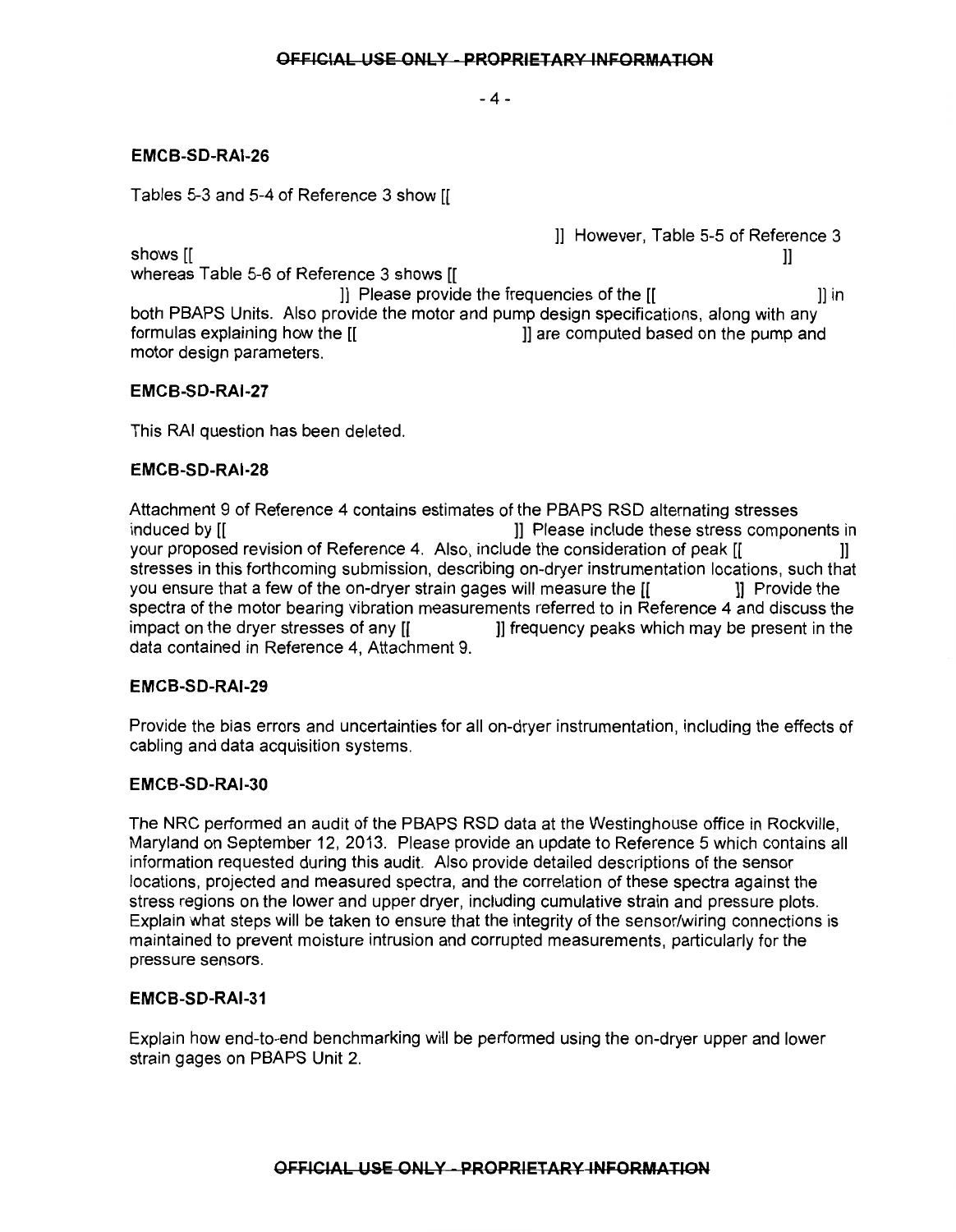- 5-

## **EMCB-SD-RAI-32**

Please provide the limit curves for the on-dryer strain gages for PBAPS Unit 2. Base the curves on the CLTP (not the projected EPU calculations).

#### **EMCB-SD-RAI-33**

Please provide details on how you will project dryer minimum alternating stress ratios at higher power levels during power ascension. Also, provide details of how you will address projections that reveal stresses that violate acceptable limits.

#### **EMCB-SD-RAI-34**

Provide comparisons of the MSL spectra in PBAPS Unit 2 with those from Quad Cities Unit 2 at comparable EPU power levels. This information should be provided for MSLs with resonances (not all MSLs).

#### **EMCB-SD-RAI-35**

The PBAPS RSDs [[ ] With respect to the fatigue assessment, please provide information showing whether the section properties of the fillet welds are as good as or better than the section properties of the plates being welded. If the fillet weld properties are not equal to or better than that of the plates, provide the following information:

- a) Identify which fillet welds are one-sided and which are two-sided.
- b) Provide sketches of the different types of fillet welds along with the dimensions.
- c) Explain what steps will be taken to estimate the fatigue stress.

#### **EMCB-SD-RAI-36**

Since stress convergence errors depend upon the mesh density, the stress gradient, and the local geometry of the RSDs, the stress convergence errors will be different at various locations in the RSDs. According to Section 3 of Reference 6, the finite element model for the PBAPS RSDs [[ ]] Therefore, the stress convergence errors at different locations are likely to be different. Please provide the stress convergence errors for the following locations on the RSDs: (1) locations having high-stress gradients; (2) locations having high stresses at EPU power levels; and (3) at the on-dryer strain gage and accelerometer locations. Additionally, please explain how the stress convergence errors will be accounted for in estimating the stresses in the RSDs at EPU power levels.

#### **EMCB-SD-RAI-37**

Please explain whether the speed of the reactor recirculation pumps for PBAPS Units 2 and 3 would change when power is increased from CL TP to the EPU power level during power ascension. Please provide the speeds of the reactor recirculation pumps at CLTP and EPU for each of the PBAPS Units.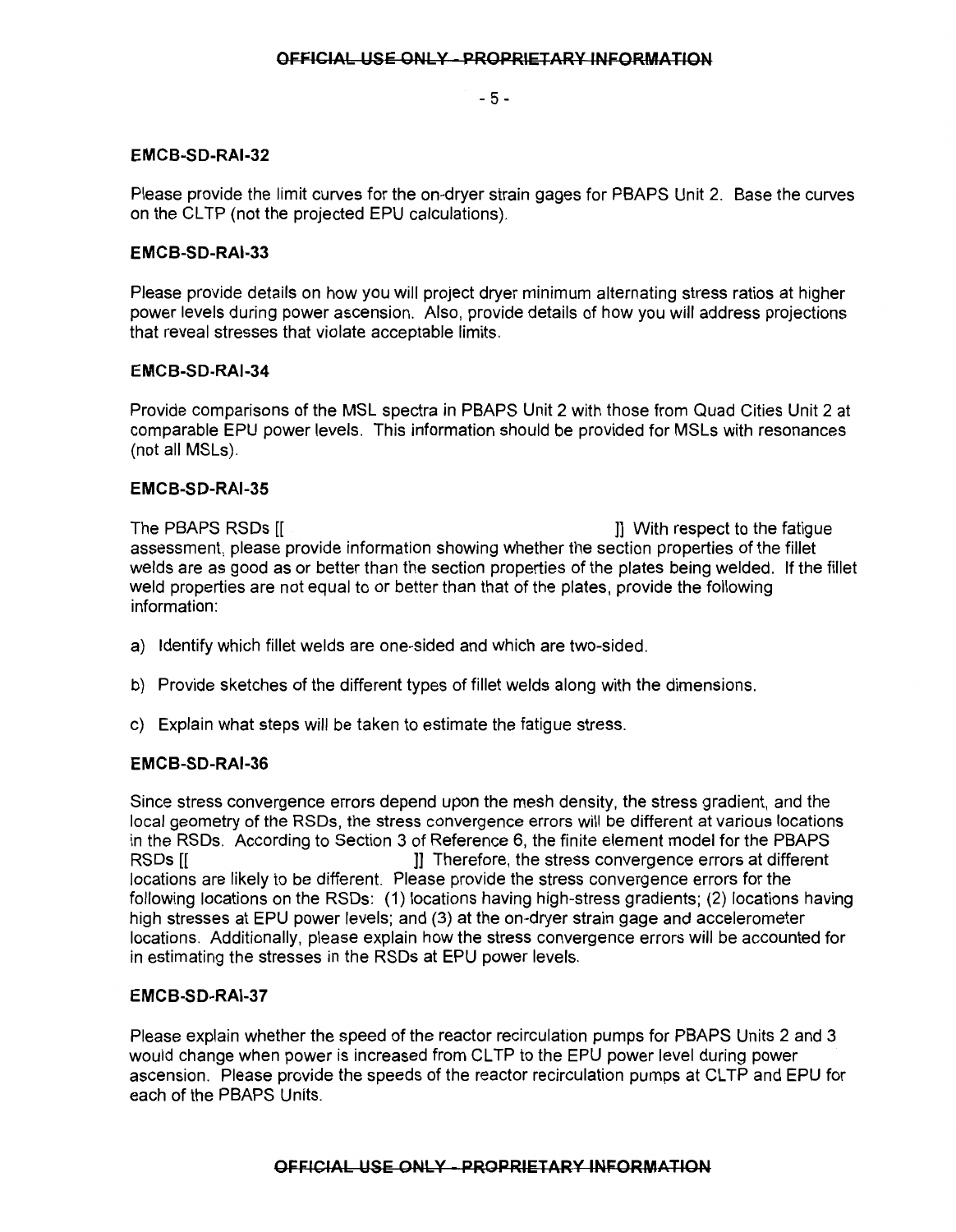- 6-

## EMCB-SD-RAI-38

Please identify if any of the PBAPS RSD WCAP documents will be revised if you to switch from using the Acoustic Circuit Model (ACM) 4.1 Version to the Acoustic Circuit Model Enhanced (ACE) 2.0 Version in the PBAPS RSD load evaluations.

#### EMCB-SD-RAI-39

Please provide the weights for the PBAPS original equipment manufacturer (OEM) steam dryer and the RSD. Also, address the impact of any increase in weight of the RSD compared to the OEM steam dryer on the reactor pressure vessel (RPV) lugs supporting the RSD and the RPV supports.

#### EMCB-SD-RAI-40

Please describe how the end-to-end bias and uncertainty for ACE and ACE plus the skirt protection model are determined. Please explain what actions would be taken if the predicted converged peak stresses after being adjusted for the end-to-end bias and uncertainty do not bound the measured stresses at the installed strain gages locations on the RSD.

#### EMCB-SD-RAI-41

Please provide a proposed license condition for PBAPS Unit 2 that will provide a requirement to: (a) submit a comparison of predicted and measured pressures and strains on the PBAPS Unit 2 RSD near 100% CLTP, 104% CLTP, and 108% CLTP during power ascension; and (b) submit a similar comparison at the EPU power level with the 90 day report following the completion of all EPU power ascension testing for PBAPS Unit 2.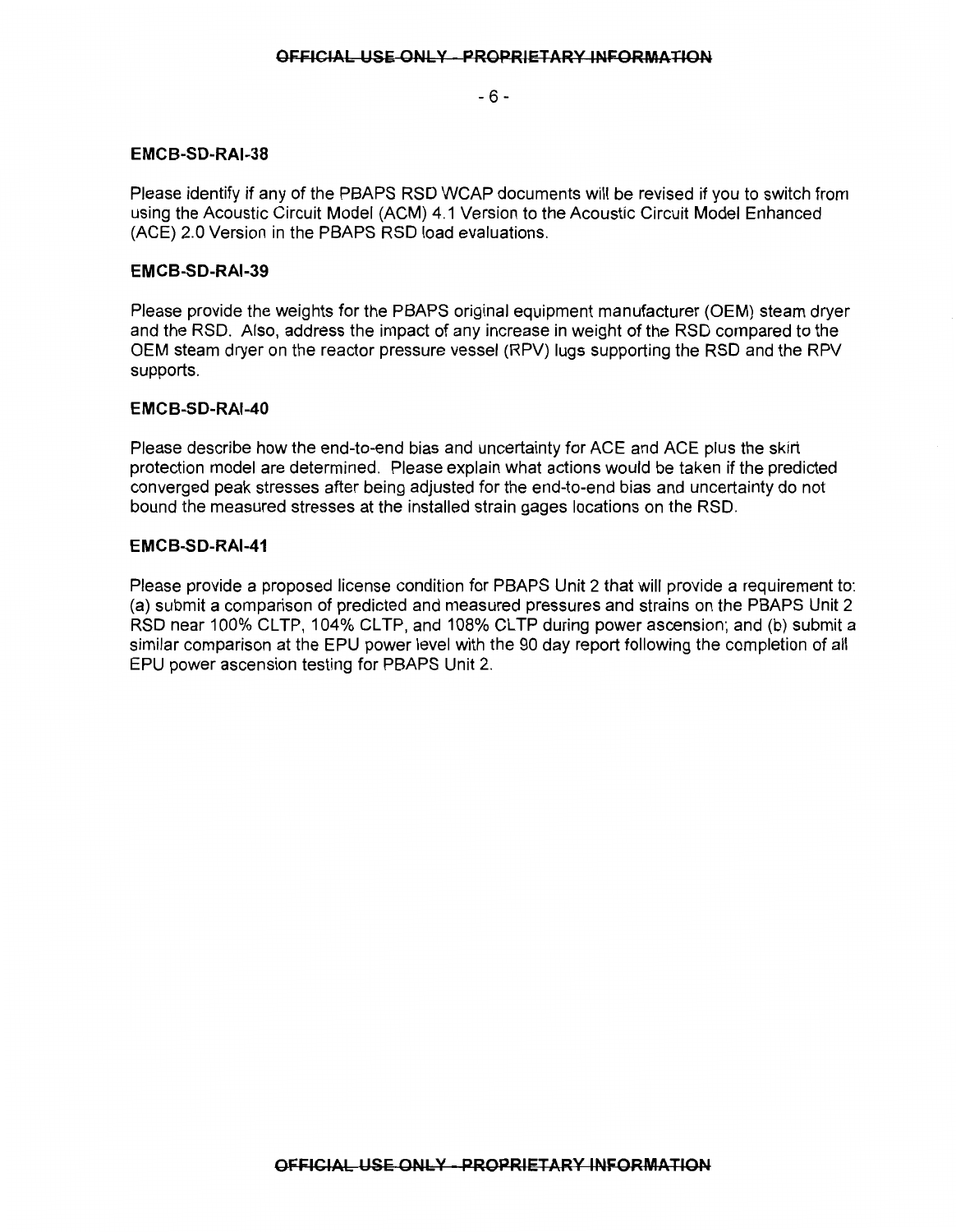- 7 -

#### **REFERENCES**

- 1) Attachment 17, Enclosure B.1 to Exelon letter to NRC dated September 28, 2012, Westinghouse Report WCAP-17590-P, Revision 0, "Peach Bottom Units 2 & 3 Replacement Steam Dryer Acoustic Load Definition," dated August 2012. (See Note 1 below)
- 2) Attachment 17, Enclosure B.5 to Exelon letter to NRC dated September 28, 2012, Westinghouse Report WCAP-17611-P, Revision 1, "Peach Bottom Units 2 and 3 Replacement Steam Dryer Four-Line Subscale Acoustics Test Data Evaluation and Derivation of CLTP-to-EPU Scaling Spectra," dated August 2012. (See Note 1 below)
- 3) Attachment 17, Enclosure B.6 to Exelon letter to NRC dated September 28, 2012, Westinghouse Report WCAP-17626-P, Revision 0, "Peach Bottom Units 2 & 3 MSL Strain Gauge Data and Computation of Predicted EPU Signature," dated August 2012. (See Note 1 below)
- 4) Attachment 9 to Exelon letter to NRC dated February 15, 2013, "Response to Request for Supplement Information, Issue 2, Steam Dryer Analysis." (See Note 2 below)
- 5) Attachment 17, Enclosure B. 7 to Exelon letter to NRC dated September 28, 2012, Westinghouse Report WCAP-17639-P, Revision 2, "Instrumentation Description for the Peach Bottom Unit 2 Replacement Steam Dryer," dated September 2012. (See Note 1 below)
- 6) Attachment 17, Enclosure B.2 to Exelon letter dated to NRC dated September 28, 2012, Westinghouse Report WCAP-17609-P, Revision.1, "Peach Bottom Units 2 and 3 Replacement Steam Dryer Structural Evaluation for High-Cycle Acoustic Loads," dated September 2012. (See Note 1 below)

#### **NOTES**

- 1) Attachment 17 to Exelon's letter to the NRC dated September 28, 2012, and its enclosures, contain proprietary information and are non-publicly available. Attachment 15 to the letter, and its enclosures, provide redacted publicly available versions of this information. The letter dated September 28, 2012, and its Attachments are contained in ADAMS Package Accession No. ML 122860201.
- 2) Attachment 9 to Exelon's letter to the NRC dated February 15, 2013, contains proprietary information and is non-publicly available. Attachment 10 to the letter provides a redacted publicly available version of this information. The letter dated February 15, 2013, and its publicly available Attachments are contained in ADAMS Accession No. ML13051A032.